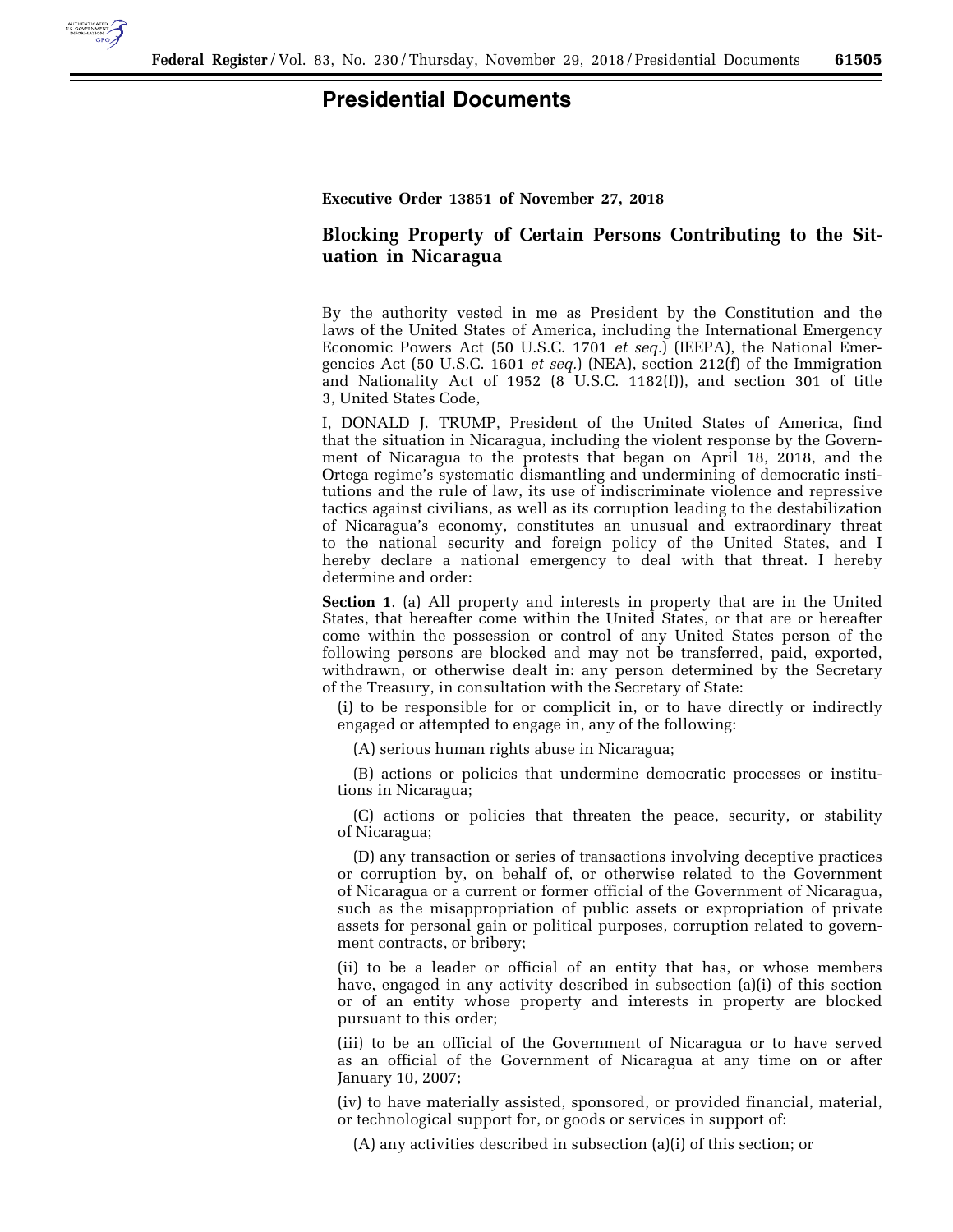(B) any person whose property and interests in property are blocked pursuant to this order; or

(v) to be owned or controlled by, or to have acted or purported to act for or on behalf of, directly or indirectly, any person whose property and interests in property are blocked pursuant to this order.

(b) The prohibitions in subsection (a) of this section apply except to the extent provided by statutes, or in regulations, orders, directives, or licenses that may be issued pursuant to this order, and notwithstanding any contract entered into or any license or permit granted prior to the date of this order.

**Sec. 2**. The unrestricted immigrant and nonimmigrant entry into the United States of aliens determined to meet one or more of the criteria in section 1 of this order would be detrimental to the interests of the United States, and the entry of such persons into the United States, as immigrants or nonimmigrants, is hereby suspended, except where the Secretary of State determines that the person's entry is in the national interest of the United States. Such persons shall be treated as persons covered by section 1 of Proclamation 8693 of July 24, 2011 (Suspension of Entry of Aliens Subject to United Nations Security Council Travel Bans and International Emergency Economic Powers Act Sanctions).

**Sec. 3**. I hereby determine that the making of donations of the type of articles specified in section  $203(b)(2)$  of IEEPA (50 U.S.C. 1702(b)(2)) by, to, or for the benefit of any person whose property and interests in property are blocked pursuant to section 1 of this order would seriously impair my ability to deal with the national emergency declared in this order, and I hereby prohibit such donations as provided by section 1 of this order.

**Sec. 4**. The prohibitions in section 1 of this order include:

(a) the making of any contribution or provision of funds, goods, or services by, to, or for the benefit of any person whose property and interests in property are blocked pursuant to this order; and

(b) the receipt of any contribution or provision of funds, goods, or services from any such person.

**Sec. 5**. (a) Any transaction that evades or avoids, has the purpose of evading or avoiding, causes a violation of, or attempts to violate any of the prohibitions set forth in this order is prohibited.

(b) Any conspiracy formed to violate any of the prohibitions set forth in this order is prohibited.

**Sec. 6**. For the purposes of this order:

(a) the term ''person'' means an individual or entity;

(b) the term ''entity'' means a partnership, association, trust, joint venture, corporation, group, subgroup, or other organization;

(c) the term ''United States person'' means any United States citizen, permanent resident alien, entity organized under the laws of the United States or any jurisdiction within the United States (including foreign branches), or any person in the United States; and

(d) the term ''Government of Nicaragua'' means the Government of Nicaragua, any political subdivision, agency, or instrumentality thereof, including the Central Bank of Nicaragua, and any person owned or controlled by, or acting for or on behalf of, the Government of Nicaragua.

**Sec. 7**. For those persons whose property and interests in property are blocked pursuant to this order who might have a constitutional presence in the United States, I find that because of the ability to transfer funds or other assets instantaneously, prior notice to such persons of measures to be taken pursuant to this order would render those measures ineffectual. I therefore determine that for these measures to be effective in addressing the national emergency declared in this order, there need be no prior notice of a listing or determination made pursuant to section 1 of this order.